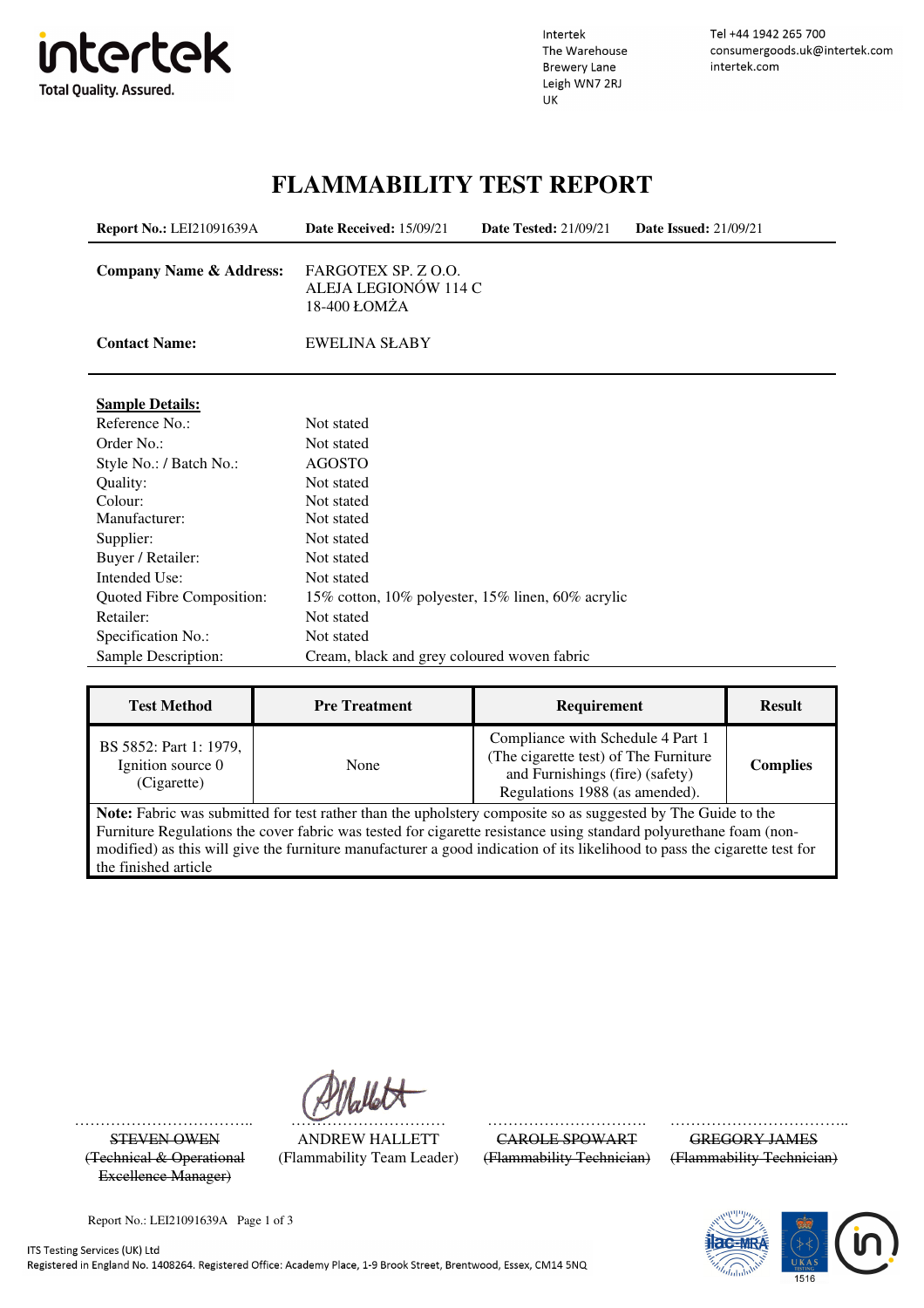

Intertek The Warehouse **Brewery Lane** Leigh WN7 2RJ UK

Tel +44 1942 265 700 consumergoods.uk@intertek.com intertek.com

## **FLAMMABILITY TEST REPORT**

| <b>Test Specification</b>         |                                                                             |
|-----------------------------------|-----------------------------------------------------------------------------|
| Test Method:                      | BS 5852: Part 1: 1979 as modified by Schedule 4 Part 1 of the Furniture and |
|                                   | Furnishings (fire) (safety) Regulations 1988 (as amended).                  |
| Ignition Source:                  | Filterless cigarette                                                        |
| Side Tested:                      | Face                                                                        |
| <b>Uncertainty of Measurement</b> |                                                                             |

The uncertainty of measurement has been estimated to be 0.03%

| <b>Filling Specification</b> |                                                       |
|------------------------------|-------------------------------------------------------|
| Filling Type:                | Polyurethane foam                                     |
| Supplier / Grade:            | Carpenter / RP21130 Unmodified                        |
| Size:                        | $450 X 300 X 75mm$ (back) & $450 X 150 X 75mm$ (seat) |
| Density / Hardness:          | 20-22 kg/m <sup>3</sup> / Type B, 130N                |

#### **Pre-treatment / Durability procedure**

None

#### **Conditioning**

| Prior to testing:   | At least 72 hours in ambient indoor conditions, then at least 16 hours in an                |
|---------------------|---------------------------------------------------------------------------------------------|
|                     | atmosphere having a temperature of $20\pm5\degree$ C and a relative humidity of $50\pm20\%$ |
| At Time of Testing: | Temperature between 15 °C & 30 °C. Relative humidity between 20% & 70%                      |

#### **Test Results**

*"The following test results relate only to the ignitability of the combinations of materials under the particular conditions of test; they are not intended as a means of assessing the full potential fire hazard of the materials in use."*

| Ignition source $0$ (Test 1): | The cigarette burnt out within 26 minutes, there was no flaming or progressive |
|-------------------------------|--------------------------------------------------------------------------------|
|                               | smouldering. (Pass)                                                            |
| Ignition source $0$ (Test 2): | The cigarette burnt out within 27 minutes, there was no flaming or progressive |
|                               | smouldering. (Pass)                                                            |

#### **Conclusion**

The material tested meets the requirements of Schedule 4 Part 1 (The cigarette test) of The Furniture and Furnishings (fire) (safety) Regulations 1988 (as amended). **PASS.**